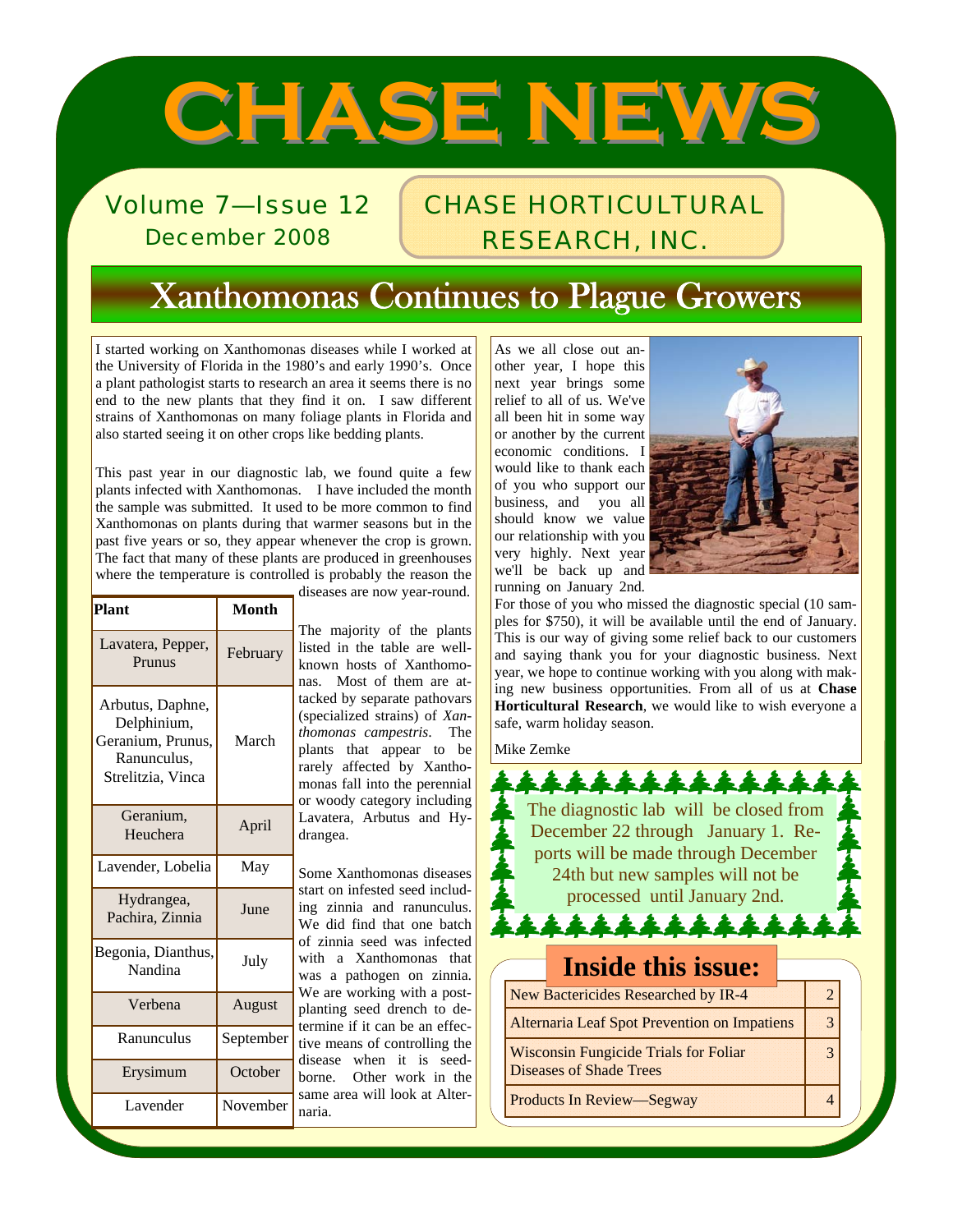### **Page 2** CHASE NEWS

## **New Bactericides Researched by IR-4**

The IR-4 program has designated certain Phytophthora, downy mildews and bacterial diseases as current topics for their funding. Their goal is to supplement research on minor crops like ornamentals. This allows more products to be registered as well as improve labels on ornamental products like fungicides.

We started testing some new bactericide products with out first trial on Xanthomonas leaf spot on Geranium. On 21 October, 2008 *Pelargonium x hortorum*  (zonal geranium) 'Patriot Bright Red' rooted cuttings were planted in 4 inch pots containing Fafard Mix 2. The plants were fertilized with 1/2 tsp. Osmocote Plus 15-9-12 (3 month) the same day. The test was conducted in a heated greenhouse with poly and shade cloth covering the top and sides. Plants were treated twice before inoculation and once afterward





on a weekly interval. Plants were inoculated with a culture of *Xanthomonas campestris* pv. *pelargonii* mixed with sterilized water and 0.01M MgSO4 buffer. The plants were placed under mist conditions on 11 November, 2008. The inoculum was sprayed onto the wet plants on 12 November, 2008 and the plants were placed into plastic bags (high humidity) for 48 hours. The trial stayed under mist until concluded. Treatments were: noninoculated control, inoculated control, Phyton 27 (50 oz/100 gal), Actigard 50WG (0.75 oz/100 gal), Citrex and Latron B (1.5 ml/L and 4 oz respectively, with the pH adjusted to 5), Kasumin (45 oz/100 gal), SP2015 (12 oz/100 gal), Taegro (3.5 oz alternated drench and spray), MOI-106 and Nu-Film P (1% and 0.02%), and Tanos and Kocide 3000 (8 oz and 32 oz/100 gal).

Three weeks after inoculation, the lowest numbers of spots were found on

the noninoculated controls and plants treated with Actigard, the combination of Tanos and Kocide and Phyton 27. Clearly the copper products worked well and although Actigard is severely phytotoxic to geranium at the rate tested, it was 100% effective. The Citrex provided about 67% reduction in number of spots and the MOI-106 was also somewhat effective at 50% reduction in

spots. The products that did not work at all in this trial included Kasumin, SP-2015 and Taegro. Final plant height was lowest for the plants treated with Actigard and SP-2015. The other plants appeared to be stunted somewhat if they were badly infected with Xanthomonas leaf spot. Top grade was significantly reduced by the presence of Xanthomonas and also by direct phytotoxicity of the Actigard. The only plants that appeared close to the noninoculated controls in top grade were those receiving the combination of Tanos and Kocide.

We wil be repeating this trial on lavender with a different Xanthomonas in early February.

| <b>Product</b>             | <b>Active ingredient(s)</b>                        | <b>Manufacturer</b>            | <b>Registered on</b><br>ornamentals |
|----------------------------|----------------------------------------------------|--------------------------------|-------------------------------------|
| Phyton 27                  | Copper pentahydrate                                | <b>Phyton Corporation</b>      | Yes                                 |
| Actigard 50WG              | Acibenzolar                                        | Syngenta                       | N <sub>0</sub>                      |
| Citrex                     | Citrus extraction                                  | Citrex                         | N <sub>o</sub>                      |
| Kasumin                    | kasugamycin                                        | Arysta                         | N <sub>0</sub>                      |
| SP2015                     | proprietary                                        | SePRO                          | N <sub>o</sub>                      |
| Taegro                     | <i>Bacillus subtilis var.</i><br>amyloliquefaciens | Novozymes                      | Yes                                 |
| <b>MOI-106</b>             | proprietary                                        | Marrone Organic<br>Innovations | N <sub>o</sub>                      |
| Tanos and Ko-<br>cide 3000 | Famoxadone/<br>cymoxanil and cupric<br>hydroxide   | <b>DuPont</b>                  | N <sub>0</sub>                      |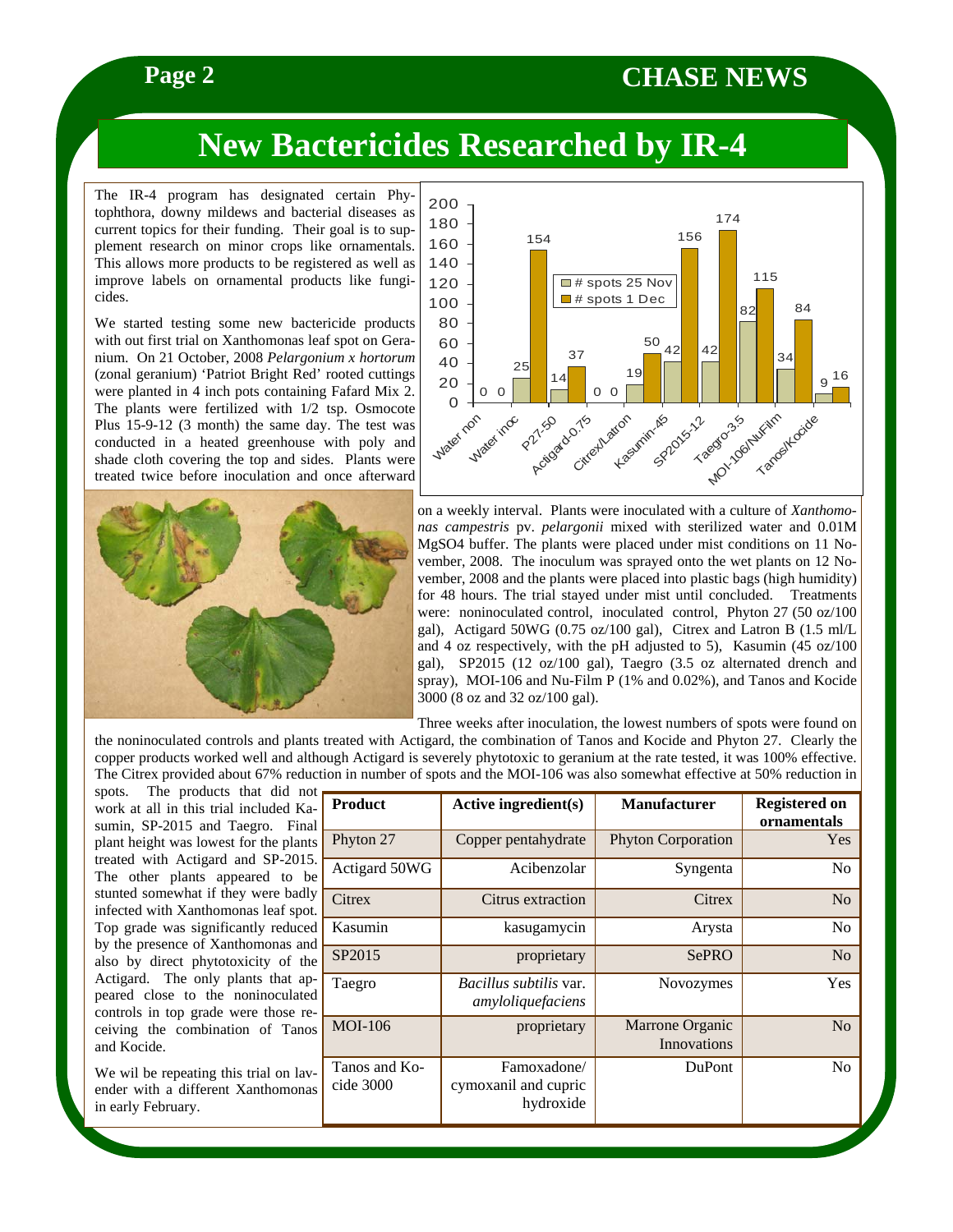### **Page 3 CHASE NEWS**

# **Alternaria Leaf Spot Prevention on Impatiens**

One of the test systems we often use is Alternaria leaf spot on impatiens. We started the most recent trial using rooted cuttings planted in 3.5 inch pots containing Fafard Mix 2. The plants were fertilized with 1/2 tsp. Osmocote Plus 15- 9-12 (3 month) the same day. The test was conducted in a heated greenhouse with poly and shade cloth covering the top and sides. Plants were treated twice before inoculation and once afterward on a weekly interval. Plants were inoculated with a spore suspension of *Alternaria alternate* and plants were placed under mist conditions on 24 November, 2008. Treatments were: noninoculated control, inoculated control, Chipco 26019 (16 oz/100 gal), several experimental products, Phyton 27 (20 oz/100 gal) used as a drench OR a spray and two rates of Veranda (3.5 and 7 oz/100 gal).

We measured plants, rated top grade and counted spots





after ten days. Plant height was not affected by treatment but Alternaria leaf spot did dramatically reduce top grade when it was severe. The lowest numbers of spots were found on the noninoculated controls and plants treated with Chipco 26019, Phyton 27 as a spray and both rates of Veranda. Veranda is under development with OHP and contains polyoxyrim as an active ingredient. None of the experimental products supplied any control. The comparison of application methods for Phyton 27 did show that a drench was not effective while a spray was very effective in controlling Alternaria leaf spot on Impatiens.

### **Wisconsin Fungicide Trials for Foliar Diseases of Shade Trees**

I have been reviewing my literature files on woody ornamental diseases in an effort to find some fungicide recommendations for some foliar diseases of trees. There are very few current studies but I ran across an article that is 20 years old summarizing the diseases of shade trees in Wisconsin. The article is "Common Foliage Diseases of Shade Trees in Wisconsin" by G. L. Worf (Urban Phytonarian Series—A2509). There are some very nice color plates as well as life cycles and descriptions of diseases

| from anthracnose,<br>and Septoria leaf<br>spot to rust and<br>blister<br>leaf | Fungicide    | <b>Anthracnose</b><br>on oak | Cylindrosporium<br>leaf spot on ash | Phyllosticta leaf<br>spot on maple | Septoria leaf spot<br>on dogwood |
|-------------------------------------------------------------------------------|--------------|------------------------------|-------------------------------------|------------------------------------|----------------------------------|
| $(Taphrina)$ . I am                                                           | Bayleton     | Excellent                    | Excellent                           | Poor                               |                                  |
| presenting<br>the<br>summary table of                                         | Chipco 26019 |                              |                                     | Poor                               |                                  |
| trials<br>fungicide                                                           | Daconil      | Good                         | Good to excellent                   | Excellent                          | Excellent                        |
| conducted in WI. I<br>eliminated<br>have                                      | Rubigan      |                              | Excellent                           | Excellent                          |                                  |
| products that are<br>avail-<br>no longer<br>able.                             | Dithane      |                              | Fair                                | Excellent                          | Fair to excellent                |
|                                                                               | Kocide       | Good                         | Fair                                |                                    | Fair                             |